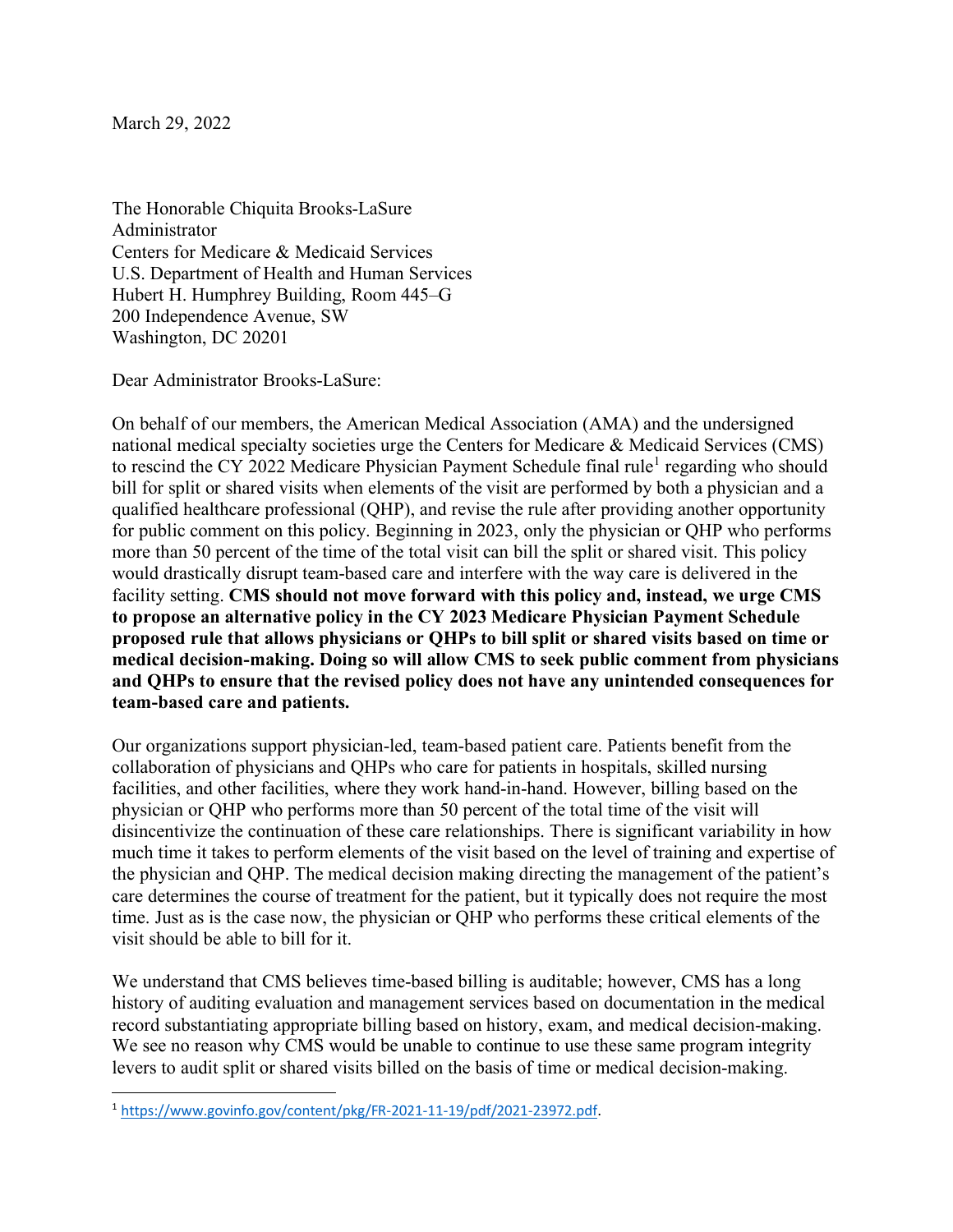Honorable Chiquita Brooks-LaSure March 29, 2022 Page 2

**We strongly urge CMS not to disrupt team-based care in the facility setting and to revise the split or shared visit policy to allow the physician or QHP who is managing and overseeing the patient's care to bill for the service. We look forward to providing additional input.**

Thank you for considering this request.

Sincerely,

American Medical Association AMDA-The Society for PALTC Medicine American Academy of Allergy, Asthma & Immunology American Academy of Neurology American Academy of Otolaryngology- Head and Neck Surgery American Academy of Physical Medicine & Rehabilitation American Academy of Sleep Medicine American Association of Clinical Urologists American Association of Neurological Surgeons American Association of Orthopaedic Surgeons American College of Allergy, Asthma & Immunology American College of Cardiology American College of Chest Physicians American College of Emergency Physicians American College of Gastroenterology American College of Medical Genetics and Genomics American College of Obstetricians and Gynecologists American College of Osteopathic Internists American College of Osteopathic Surgeons American College of Physicians American College of Rheumatology American College of Surgeons American Gastroenterological Association American Geriatrics Society American Medical Group Association American Psychiatric Association American Society for Clinical Pathology American Society for Dermatologic Surgery Association American Society for Gastrointestinal Endoscopy American Society for Radiation Oncology American Society of Anesthesiologists American Society of Echocardiography American Society of Hematology American Thoracic Society